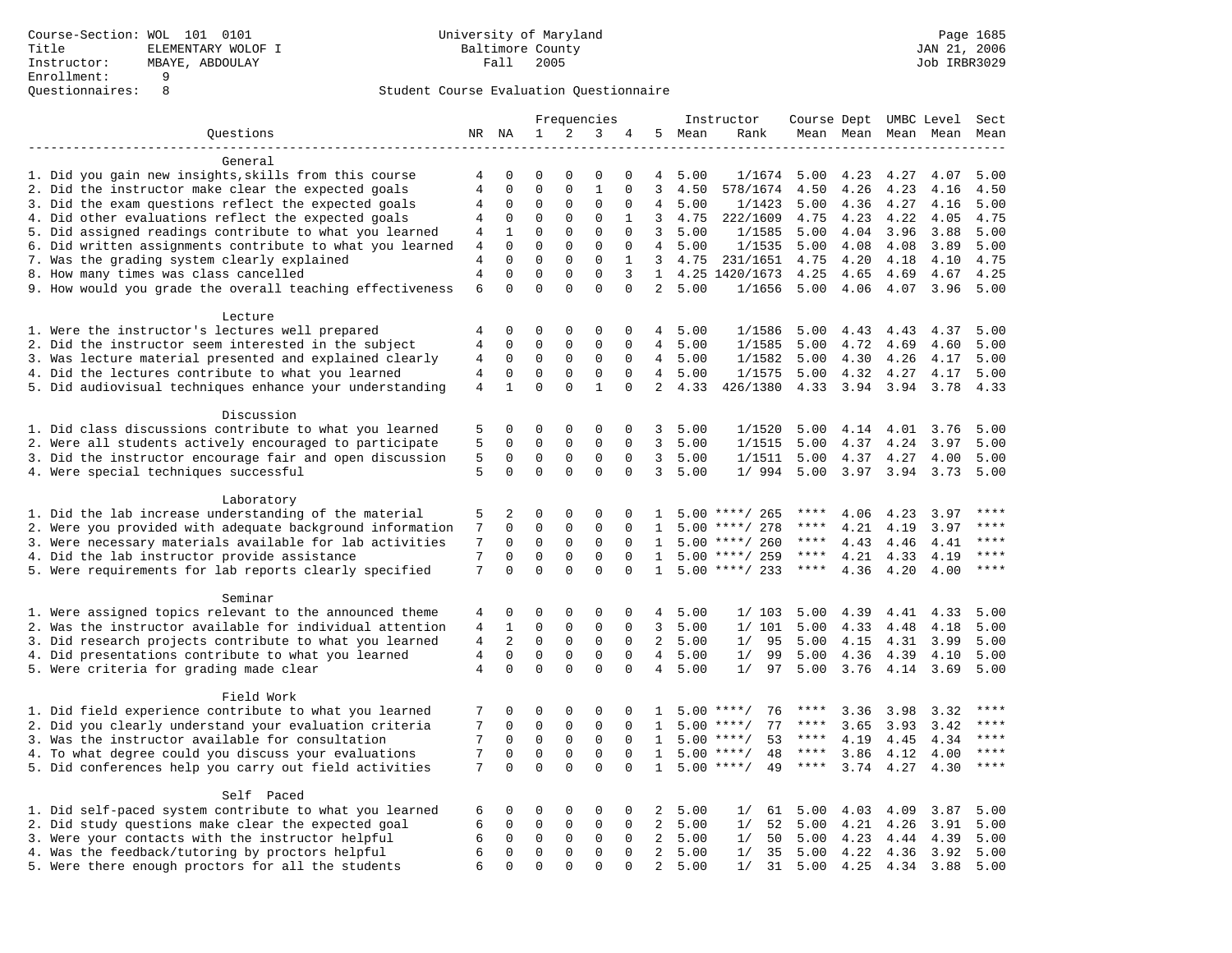| Course-Section: WOL 101 0101 |                    | University of Maryland                  | Page 1685    |
|------------------------------|--------------------|-----------------------------------------|--------------|
| Title                        | ELEMENTARY WOLOF I | Baltimore County                        | JAN 21, 2006 |
| Instructor:                  | MBAYE, ABDOULAY    | 2005<br>Fall                            | Job IRBR3029 |
| Enrollment:                  |                    |                                         |              |
| Ouestionnaires:              |                    | Student Course Evaluation Ouestionnaire |              |

# University of Maryland Page 1685<br>Baltimore County Band Dan 21, 2006

| Credits Earned |          | Cum. GPA      |          |   | Expected Grades | Reasons             | Type                              | Majors |           |  |  |  |
|----------------|----------|---------------|----------|---|-----------------|---------------------|-----------------------------------|--------|-----------|--|--|--|
| $00 - 27$      |          | $0.00 - 0.99$ |          | Α | -2              | Required for Majors | Graduate                          | 0      |           |  |  |  |
| $28 - 55$      | 0        | $1.00 - 1.99$ |          | В | 0               |                     |                                   |        |           |  |  |  |
| $56 - 83$      | $\Omega$ | $2.00 - 2.99$ | $\Omega$ | C | $\Omega$        | General             | Under-grad                        | 8      | Non-major |  |  |  |
| $84 - 150$     | $\Omega$ | $3.00 - 3.49$ | $\Omega$ | D | $\Omega$        |                     |                                   |        |           |  |  |  |
| Grad.          | 0        | $3.50 - 4.00$ | $\Omega$ | F | $\Omega$        | Electives           | #### - Means there are not enough |        |           |  |  |  |
|                |          |               |          | Ρ | $\Omega$        |                     | responses to be significant       |        |           |  |  |  |
|                |          |               |          |   | $\Omega$        | Other               |                                   |        |           |  |  |  |
|                |          |               |          |   | $\Omega$        |                     |                                   |        |           |  |  |  |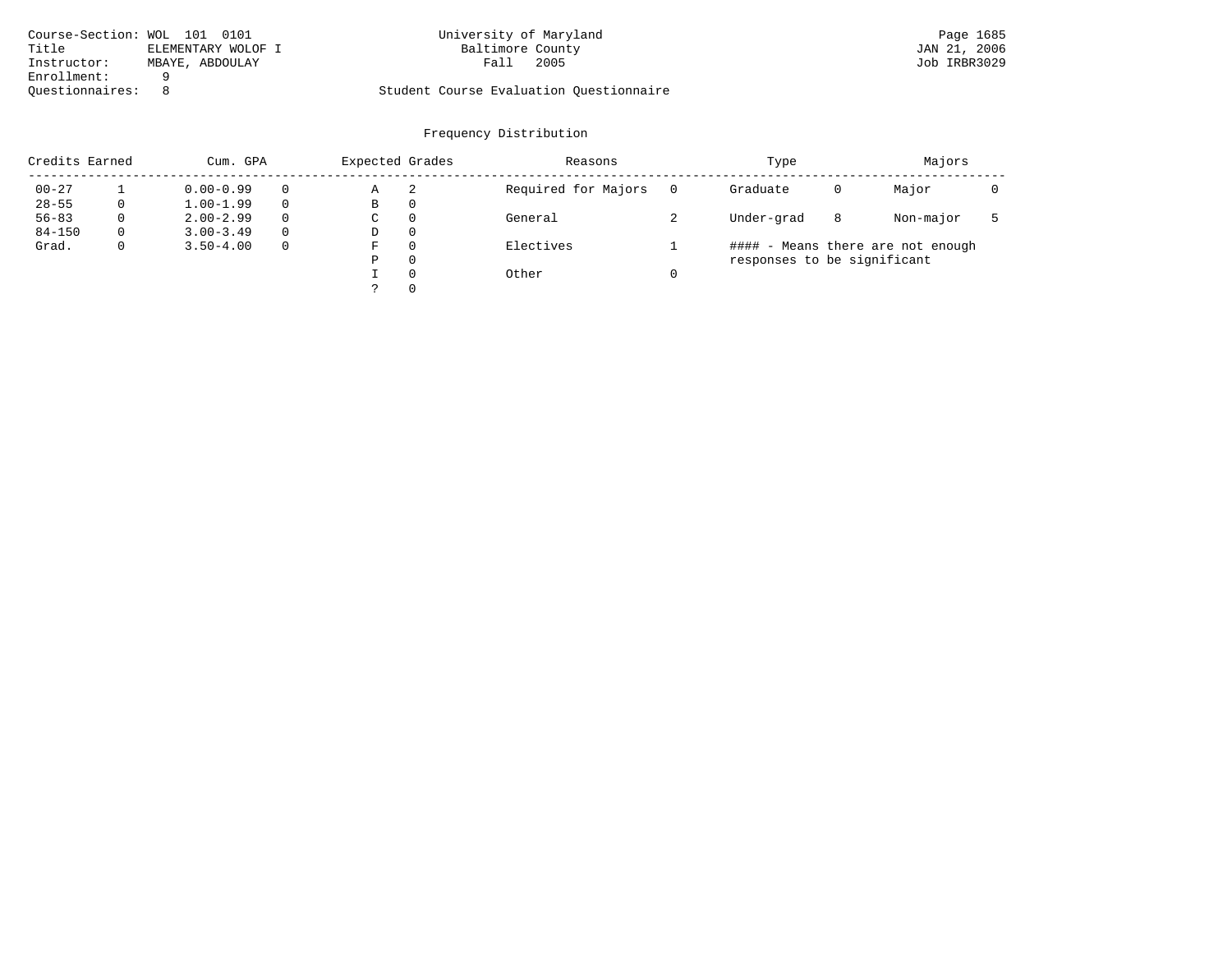|                                                           |             | Frequencies |              |             |          |          |              |      | Instructor     | Course Dept |           | UMBC Level |      | Sect |
|-----------------------------------------------------------|-------------|-------------|--------------|-------------|----------|----------|--------------|------|----------------|-------------|-----------|------------|------|------|
| Questions                                                 | NR          | NA          |              | 2           | 3        | 4        | 5            | Mean | Rank           |             | Mean Mean | Mean       | Mean | Mean |
| General                                                   |             |             |              |             |          |          |              |      |                |             |           |            |      |      |
| 1. Did you gain new insights, skills from this course     | $\Omega$    |             |              |             |          |          | $\Omega$     |      | 4.00 1196/1674 | 4.00        | 4.23 4.27 |            | 4.32 | 4.00 |
| 2. Did the instructor make clear the expected goals       | $\Omega$    | $\Omega$    | $\Omega$     | $\mathbf 0$ | $\Omega$ | $\Omega$ |              | 5.00 | 1/1674         | 5.00        | 4.26      | 4.23       | 4.26 | 5.00 |
| 3. Did the exam questions reflect the expected goals      |             |             | $\Omega$     |             | $\Omega$ | $\Omega$ | $\mathbf{1}$ | 5.00 | 1/1423         | 5.00        | 4.36      | 4.27       | 4.36 | 5.00 |
| 4. Did other evaluations reflect the expected goals       | $\Omega$    |             | $\Omega$     |             | $\Omega$ | $\cap$   |              | 5.00 | 1/1609         | 5.00        | 4.23      | 4.22       | 4.23 | 5.00 |
| 5. Did assigned readings contribute to what you learned   | 0           |             | $\Omega$     |             | $\Omega$ |          | $\Omega$     | 4.00 | 769/1585       | 4.00        | 4.04      | 3.96       | 3.91 | 4.00 |
| 6. Did written assignments contribute to what you learned | 0           |             |              |             | $\Omega$ |          | 0            | 4.00 | 870/1535       | 4.00        | 4.08      | 4.08       | 4.03 | 4.00 |
| 7. Was the grading system clearly explained               | $\Omega$    |             | $\Omega$     |             | $\Omega$ | $\Omega$ | $\mathbf{1}$ | 5.00 | 1/1651         | 5.00        | 4.20      | 4.18       | 4.20 | 5.00 |
| 8. How many times was class cancelled                     | $\Omega$    |             | $\Omega$     |             |          | $\Omega$ | 0            | 3.00 | 1663/1673      | 3.00        | 4.65      | 4.69       | 4.67 | 3.00 |
| 9. How would you grade the overall teaching effectiveness | $\Omega$    |             | $\Omega$     |             |          |          | $\Omega$     | 4.00 | 955/1656       | 2.00        | 4.06      | 4.07       | 4.10 | 2.00 |
| Lecture                                                   |             |             |              |             |          |          |              |      |                |             |           |            |      |      |
| 1. Were the instructor's lectures well prepared           |             |             |              | 0           |          |          | $\Omega$     | 4.00 | 1300/1586      | 4.00        | 4.43      | 4.43       | 4.48 | 4.00 |
| 2. Did the instructor seem interested in the subject      | 0           |             | $\Omega$     | $\Omega$    | $\Omega$ | $\Omega$ | $\mathbf{1}$ | 5.00 | 1/1585         | 5.00        | 4.72      | 4.69       | 4.76 | 5.00 |
| 3. Was lecture material presented and explained clearly   | $\mathbf 0$ |             | $\Omega$     | $\Omega$    | $\Omega$ | $\Omega$ | $\mathbf{1}$ | 5.00 | 1/1582         | 5.00        | 4.30      | 4.26       | 4.35 | 5.00 |
| 4. Did the lectures contribute to what you learned        | $\Omega$    |             | $\Omega$     | $\Omega$    | $\Omega$ | $\cap$   |              | 5.00 | 1/1575         | 5.00        | 4.32 4.27 |            | 4.39 | 5.00 |
| Self Paced                                                |             |             |              |             |          |          |              |      |                |             |           |            |      |      |
| 1. Did self-paced system contribute to what you learned   | 0           |             |              | 0           | 0        |          |              | 5.00 | 1/<br>61       | 5.00        | 4.03      | 4.09       | 4.23 | 5.00 |
| 2. Did study questions make clear the expected goal       | $\Omega$    | $\Omega$    | $\Omega$     | $\Omega$    | $\Omega$ | $\Omega$ | $\mathbf{1}$ | 5.00 | 1/<br>52       | 5.00        | 4.21      | 4.26       | 4.53 | 5.00 |
| 3. Were your contacts with the instructor helpful         |             |             | <sup>0</sup> | $\Omega$    | $\Omega$ | $\Omega$ |              | 5.00 | 1/<br>50       | 5.00        | 4.23      | 4.44       | 4.42 | 5.00 |
| 4. Was the feedback/tutoring by proctors helpful          |             |             | U            | $\Omega$    | ∩        |          |              | 5.00 | 1/<br>35       | 5.00        | 4.22      | 4.36       | 4.63 | 5.00 |

| Credits Earned |          | Cum. GPA      |          | Expected Grades |          | Reasons             | Type                        | Majors |                                   |  |
|----------------|----------|---------------|----------|-----------------|----------|---------------------|-----------------------------|--------|-----------------------------------|--|
| $00 - 27$      | 0        | $0.00 - 0.99$ | $\Omega$ | Α               | - 1      | Required for Majors | Graduate                    |        | Major                             |  |
| $28 - 55$      | $\Omega$ | $1.00 - 1.99$ | $\Omega$ | B               | 0        |                     |                             |        |                                   |  |
| $56 - 83$      | 0        | $2.00 - 2.99$ | $\Omega$ | C               | 0        | General             | Under-grad                  | 0      | Non-major                         |  |
| $84 - 150$     | $\Omega$ | $3.00 - 3.49$ | $\Omega$ | D               | 0        |                     |                             |        |                                   |  |
| Grad.          |          | $3.50 - 4.00$ |          | F               | $\Omega$ | Electives           |                             |        | #### - Means there are not enough |  |
|                |          |               |          | Ρ               | 0        |                     | responses to be significant |        |                                   |  |
|                |          |               |          |                 | $\Omega$ | Other               |                             |        |                                   |  |
|                |          |               |          |                 | $\Omega$ |                     |                             |        |                                   |  |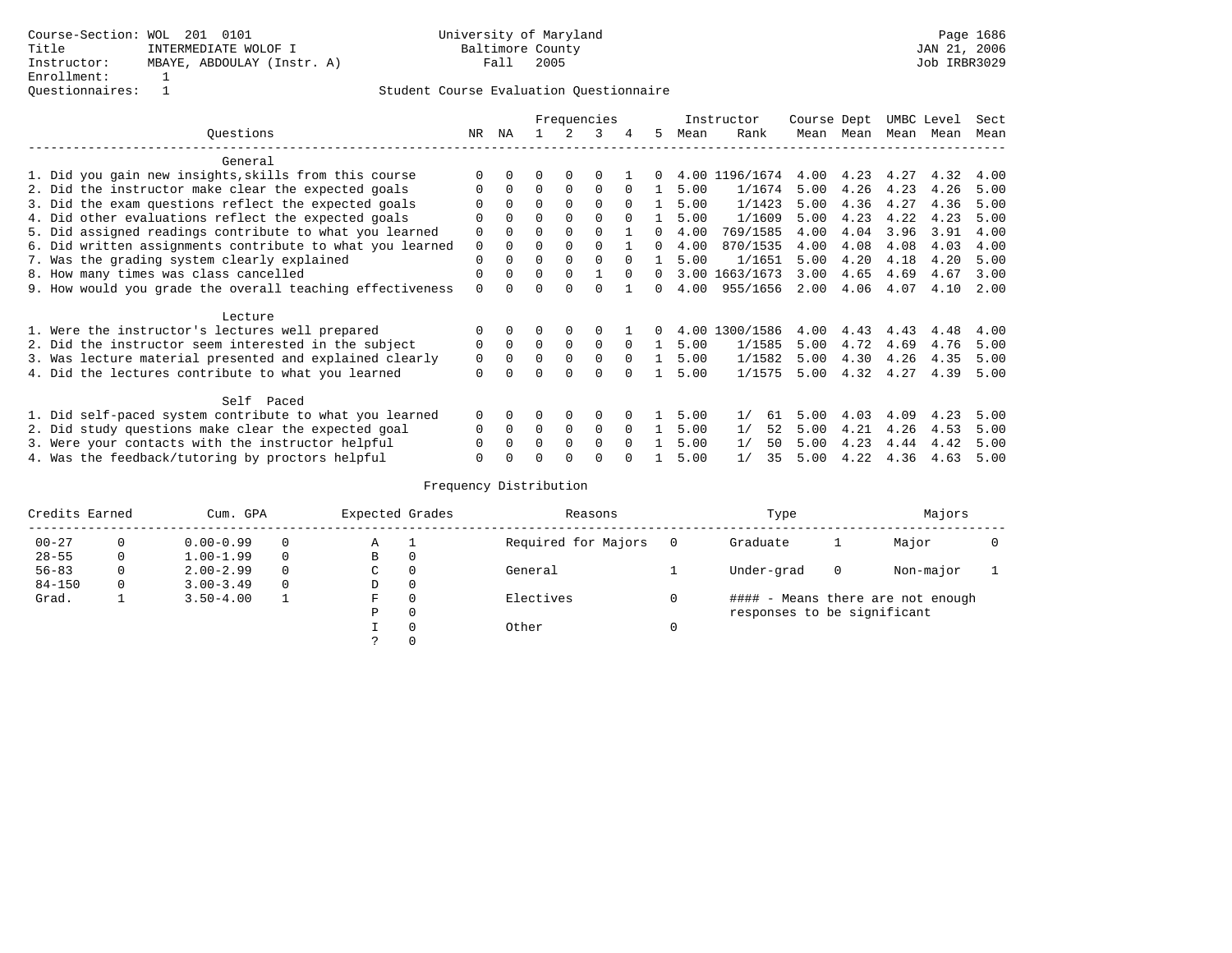|                                                  |                                                           |          |          |              |          | Frequencies |          |    |      | Instructor          | Course Dept |      | UMBC Level |      | Sect |
|--------------------------------------------------|-----------------------------------------------------------|----------|----------|--------------|----------|-------------|----------|----|------|---------------------|-------------|------|------------|------|------|
|                                                  | Ouestions                                                 | NR.      | ΝA       |              |          |             | 4        | 5  | Mean | Rank                | Mean        | Mean | Mean       | Mean | Mean |
|                                                  | General                                                   |          |          |              |          |             |          |    |      |                     |             |      |            |      |      |
|                                                  | 1. Did you gain new insights, skills from this course     |          |          |              |          |             |          |    |      | 4.00 1196/1674      | 4.00        | 4.23 | 4.27       | 4.32 | 4.00 |
|                                                  | 2. Did the instructor make clear the expected goals       |          | $\Omega$ |              | $\Omega$ |             |          |    | 5.00 | 1/1674              | 5.00        | 4.26 | 4.23       | 4.26 | 5.00 |
|                                                  | 3. Did the exam questions reflect the expected goals      |          | $\Omega$ |              | $\Omega$ |             | 0        |    | 5.00 | 1/1423              | 5.00        | 4.36 | 4.27       | 4.36 | 5.00 |
|                                                  | 4. Did other evaluations reflect the expected goals       |          | $\Omega$ | 0            | $\Omega$ |             | $\Omega$ |    | 5.00 | 1/1609              | 5.00        | 4.23 | 4.22       | 4.23 | 5.00 |
|                                                  | 5. Did assigned readings contribute to what you learned   | 0        | $\Omega$ | <sup>0</sup> | $\Omega$ |             |          | 0. | 4.00 | 769/1585            | 4.00        | 4.04 | 3.96       | 3.91 | 4.00 |
|                                                  | 6. Did written assignments contribute to what you learned | $\Omega$ | $\Omega$ | <sup>0</sup> | $\Omega$ |             |          | 0. | 4.00 | 870/1535            | 4.00        | 4.08 | 4.08       | 4.03 | 4.00 |
|                                                  | 7. Was the grading system clearly explained               | 0        | $\Omega$ |              | $\Omega$ | $\Omega$    |          |    | 5.00 | 1/1651              | 5.00        | 4.20 | 4.18       | 4.20 | 5.00 |
|                                                  | 8. How many times was class cancelled                     |          |          |              |          |             |          | 0  |      | 3.00 1663/1673      | 3.00        | 4.65 | 4.69       | 4.67 | 3.00 |
|                                                  | Self Paced                                                |          |          |              |          |             |          |    |      |                     |             |      |            |      |      |
|                                                  | 1. Did self-paced system contribute to what you learned   |          |          |              | $\Omega$ |             | $\Omega$ |    | 5.00 | $\frac{1}{2}$<br>61 | 500         | 4.03 | 4.09       | 4.23 | 5.00 |
|                                                  | 2. Did study questions make clear the expected goal       |          | $\cap$   |              | $\Omega$ | 0           | $\Omega$ |    | 5.00 | 52                  | 5.00        | 4.21 | 4.26       | 4.53 | 5.00 |
|                                                  | 3. Were your contacts with the instructor helpful         |          |          |              | $\Omega$ | 0           | $\Omega$ |    | 5.00 | 1/<br>50            | 5.00        | 4.23 | 4.44       | 4.42 | 5.00 |
| 4. Was the feedback/tutoring by proctors helpful |                                                           |          |          |              |          |             |          |    | 5.00 | 1/<br>35            | 5.00        | 4.22 | 4.36       | 4.63 | 5.00 |

| Credits Earned |   | Cum. GPA      |          | Expected Grades |          | Reasons             | Type                        | Majors                            |           |  |  |
|----------------|---|---------------|----------|-----------------|----------|---------------------|-----------------------------|-----------------------------------|-----------|--|--|
| $00 - 27$      | 0 | $0.00 - 0.99$ | $\Omega$ | Α               |          | Required for Majors | Graduate                    |                                   | Major     |  |  |
| $28 - 55$      | 0 | $1.00 - 1.99$ | $\Omega$ | В               | 0        |                     |                             |                                   |           |  |  |
| $56 - 83$      | 0 | $2.00 - 2.99$ | 0        | C               | 0        | General             | Under-grad                  | 0                                 | Non-major |  |  |
| $84 - 150$     | 0 | $3.00 - 3.49$ | $\Omega$ | D               | $\Omega$ |                     |                             |                                   |           |  |  |
| Grad.          |   | $3.50 - 4.00$ |          | F.              | $\Omega$ | Electives           |                             | #### - Means there are not enough |           |  |  |
|                |   |               |          | Ρ               | $\Omega$ |                     | responses to be significant |                                   |           |  |  |
|                |   |               |          |                 |          | Other               |                             |                                   |           |  |  |
|                |   |               |          |                 |          |                     |                             |                                   |           |  |  |